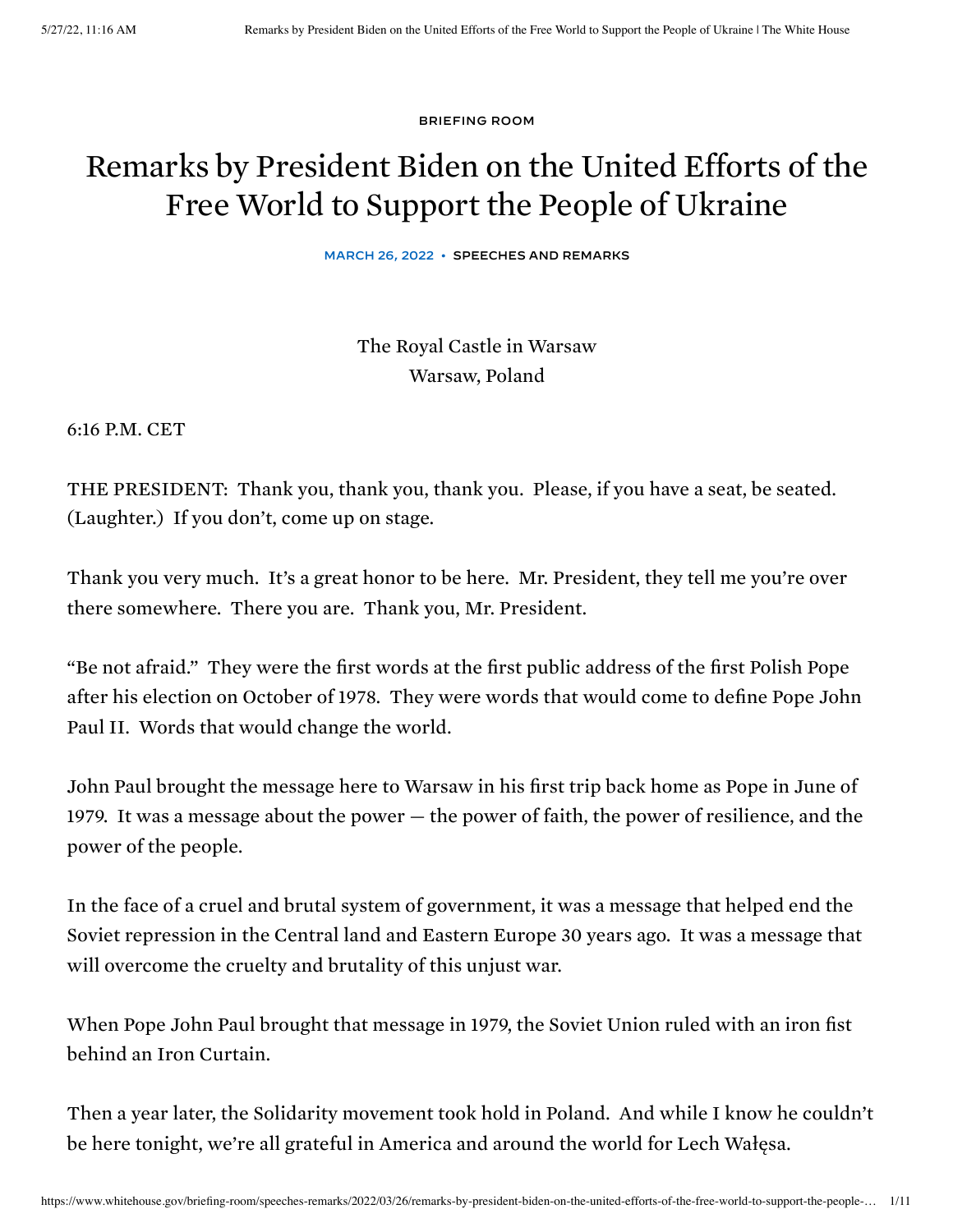(Applause.)

It reminds me of that phrase of philosopher Kierkegaard: "[F]aith sees best in the dark." And there were dark moments.

Ten years later, the Soviet Union collapsed, and Poland and Central and Eastern Europe would soon be free. Nothing about that battle for freedom was simple or easy. It was a long, painful slog fought over not days and months, but years and decades.

But we emerged anew in the great battle for freedom: a battle between democracy and autocracy, between liberty and repression, between a rules-based order and one governed by brute force.

In this battle, we need to be clear-eyed. This battle will not be won in days or months either. We need to steel ourselves for the long fight ahead.

Mr. President, Mr. Prime Minister, Mr. Mayor, members of the Parliament, distinguished guests, and the people of Poland, and I suspect some people of Ukraine that are here: We're — (applause) — we are gathered here at the Royal Castle in this city that holds a sacred place in the history of not only of Europe, but humankind's unending search for freedom.

For generations, Warsaw has stood where liberty has been challenged and liberty has prevailed.

In fact, it was here in Warsaw when a young refugee, who fled her home country from Czechoslovakia was under Soviet domination, came back to speak and stand in solidarity with dissidents.

Her name was Madeleine Korbel Albright. She became — (applause) — one of the most ardent supporters of democracy in the world. She was a friend with whom I served. America's first woman Secretary of State. She passed away three days ago.

She fought her whole life for essential democratic principles. And now, in the perennial struggle for democracy and freedom, Ukraine and its people are on the frontlines fighting to save their nation.

And their brave resistance is part of a larger fight for an essential democratic principles that unite all free people: the rule of law; free and fair elections; the freedom to speak, to write, and to assemble; the freedom to worship as one chooses; freedom of the press.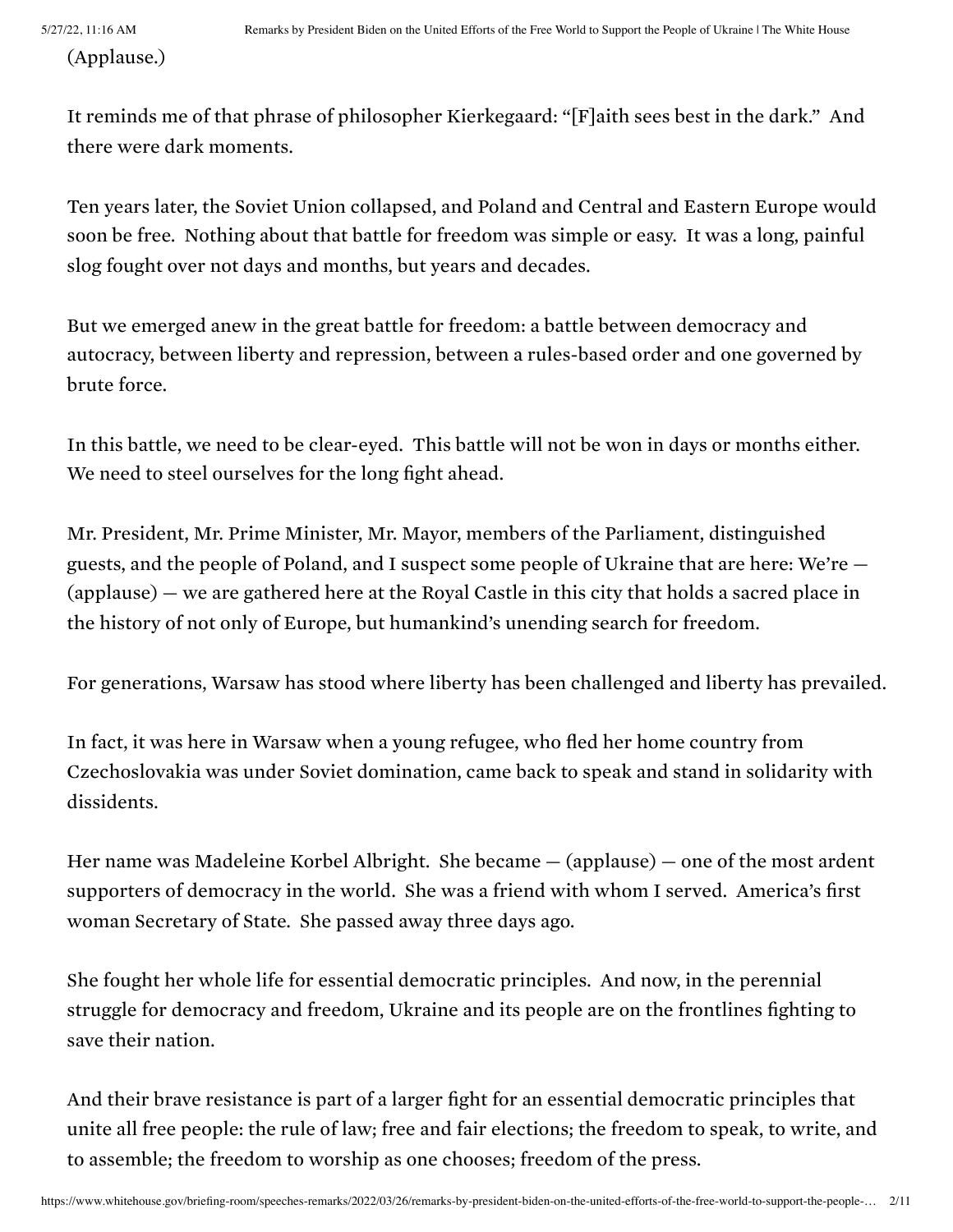These principles are essential in a free society. (Applause.) But they have always — they have always been under siege. They've always been embattled. Every generation has had to defeat democracy's mortal foes. That's the way of the world — for the world is imperfect, as we know. Where the appetites and ambitions of a few forever seek to dominate the lives and liberties of many.

My message to the people of Ukraine is the message I delivered today to Ukraine's Foreign Minister and Defense Minister, who I believe are here tonight: We stand with you. Period. (Applause.)

Today's fighting in Kyiv and Mariupol and Kharkiv are the latest battle in a long struggle: Hungary, 1956; Poland, 1956 then again 1981; Czechoslovakia, 1968.

Soviet tanks crushed democratic uprisings, but the resistance continued until finally, in 1989, the Berlin Wall and all of the walls of Soviet domination — they fell. They fell. And the people prevailed. (Applause.)

But the battle for democracy could not conclude and did not conclude with the end of the Cold War.

Over the last 30 years, the forces of autocracy have revived all across the globe. Its hallmarks are familiar ones: contempt for the rule of law, contempt for democratic freedom, contempt for the truth itself.

Today, Russia has strangled democracy — has sought to do so elsewhere, not only in its homeland. Under false claims of ethnic solidarity, it has invalidated [invaded] neighboring nations.

Putin has the gall to say he's "de-Nazifying" Ukraine. It's a lie. It's just cynical. He knows that. And it's also obscene.

President Zelenskyy was democratically elected. He's Jewish. His father's family was wiped out in the Nazi Holocaust. And Putin has the audacity, like all autocrats before him, to believe that might will make right.

In my own country, a former president named Abraham Lincoln voiced the opposing spirit to save our Union in the midst of a civil war. He said, "Let us have faith that right makes might."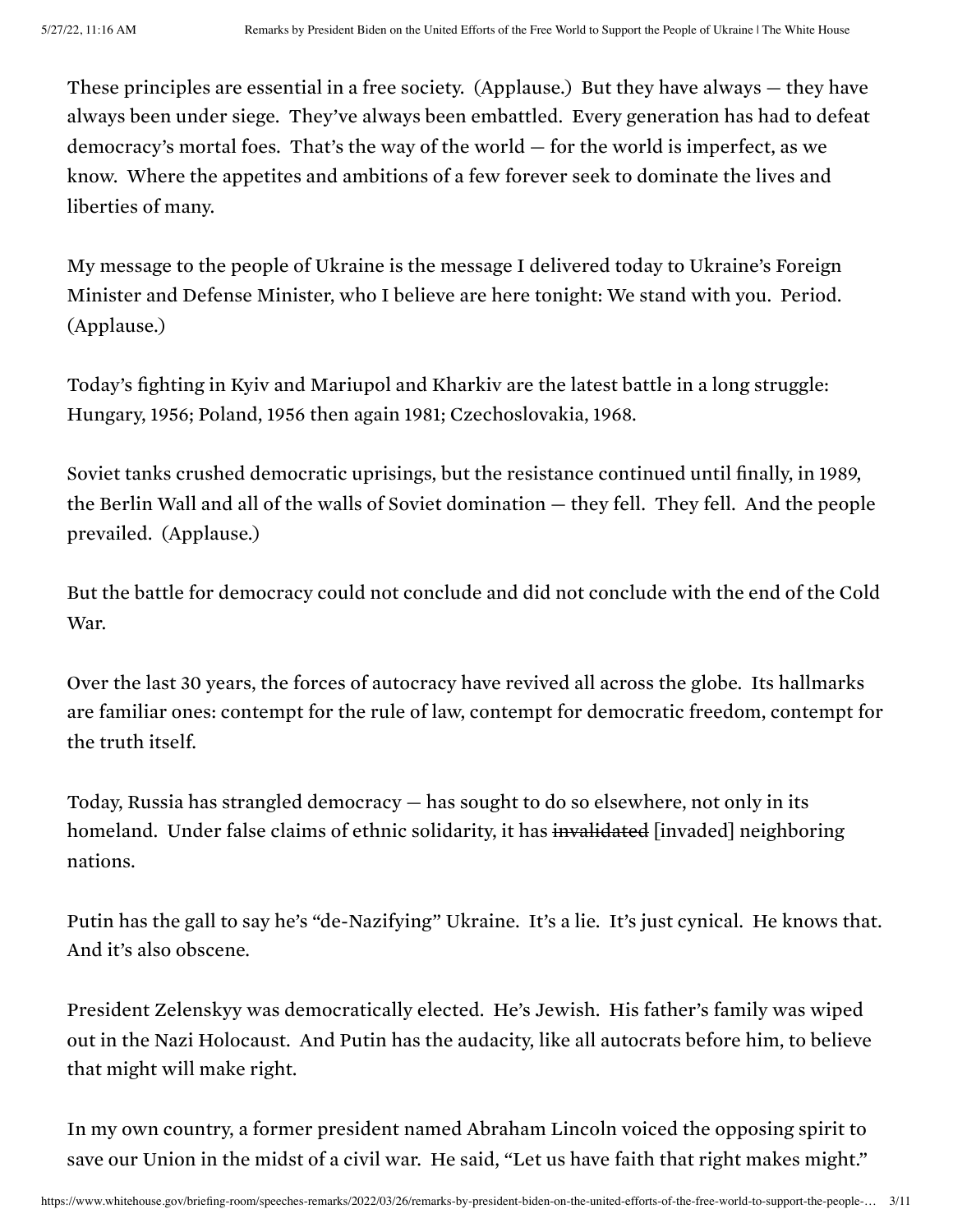"Right makes might." (Applause.)

Today, let us now have that faith again. Let us resolve to put the strength of democracies into action to thwart the denigns [sic] of our — the designs of autocracy. Let us remember that the test of this moment is the test of all time.

The Kremlin wants to portray NATO enlargement as an imperial project aimed at destabilizing Russia. Nothing is further from the truth. NATO is a defensive alliance. It has never sought the demise of Russia.

In the lead-up to the current crisis, the United States and NATO worked for months to engage Russia to avert a war. I met with him in person and talked to him many times on the phone.

Time and again, we offered real diplomacy and concrete proposals to strengthen European security, enhance transparency, and build confidence on all sides.

But Putin and Russia met each of the proposals with disinterest in any negotiation, with lies and ultimatums. Russia was bent on violence from the start.

I know not all of you believed me and us when we kept saying, "They are going to cross the border. They are going to attack."

Repeatedly, he asserted, "We have no interest in war." Guaranteed he would not move.

Repeatedly saying he would not invade Ukraine.

Repeatedly saying Russian troops along the border were there for "training" — all 180,000 of them.

There is simply no justification or provocation for Russia's choice of war. It's an example of one of the oldest of human impulses: using brute force and disinformation to satisfy a craving for absolute power and control.

It's nothing less than a direct challenge to the rule-based international order established since the end of World War Two.

And it threatens to return to decades of war that ravaged Europe before the international rulebased order was put in place. We cannot go back to that. We cannot.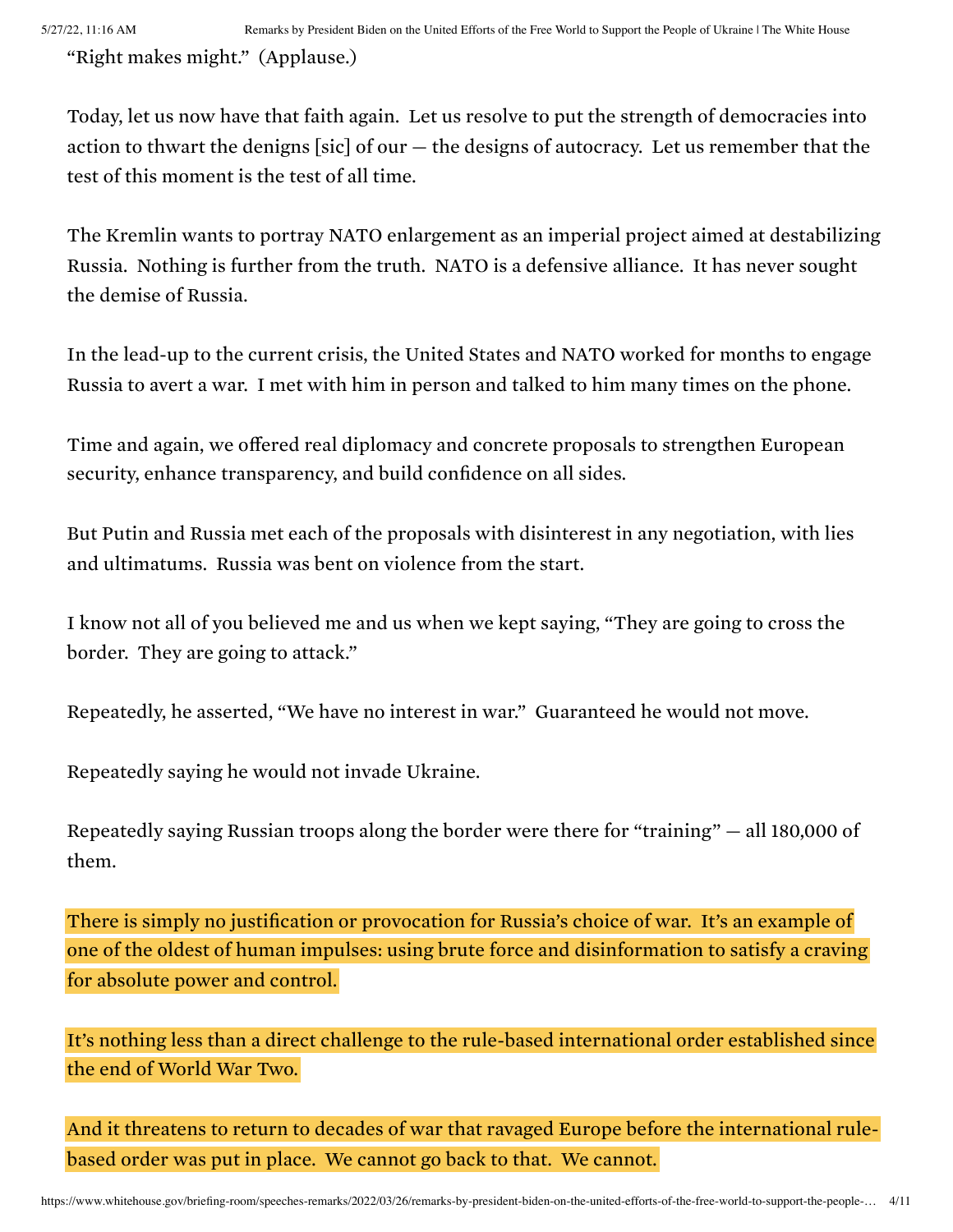The gravity of the threat is why the response of the West has been so swift and so powerful and so unified, unprecedented, and overwhelming.

Swift and punishing costs are the only things that are going to get Russia to change its course.

Within days of its invasion, the West had moved jointly with sanctions to damage Russia's economy.

Russia's Central Bank is now blocked from the global financial systems, denying Kremlin's access to the war fund it stashed around the globe.

We've aimed at the heart of Russia's economy by stopping the imports of Russian energy to the United States.

To date, the United States has sanctioned 140 Russian oligarchs and their family members, seizing their ill-begotten gains: their yachts, their luxury apartments, their mansions.

We've sanctioned more than 400 Russian government officials, including key architects of this war.

These officials and oligarchs have reaped enormous benefit from the corruption connected to the Kremlin, and now they have to share in the pain.

The private sector is acting as well. Over 400 private multinational companies have pulled out of doing business in Russia — left Russia completely — from oil companies to McDonald's.

As a result of these unprecedented sanctions, the ruble almost is immediately reduced to rubble. The Russian economy — (applause) — that's true, by the way. It takes about 200 rubles to equal one dollar.

The economy is on track to be cut in half in the coming years. It was ranked — Russia's economy was ranked the 11th biggest economy in the world before this evasion [sic] invasion. It will soon not even rank among the top 20 in the world. (Applause.)

Taken together, these economic sanctions are a new kind of economic statecraft with the power to inflict damage that rivals military might.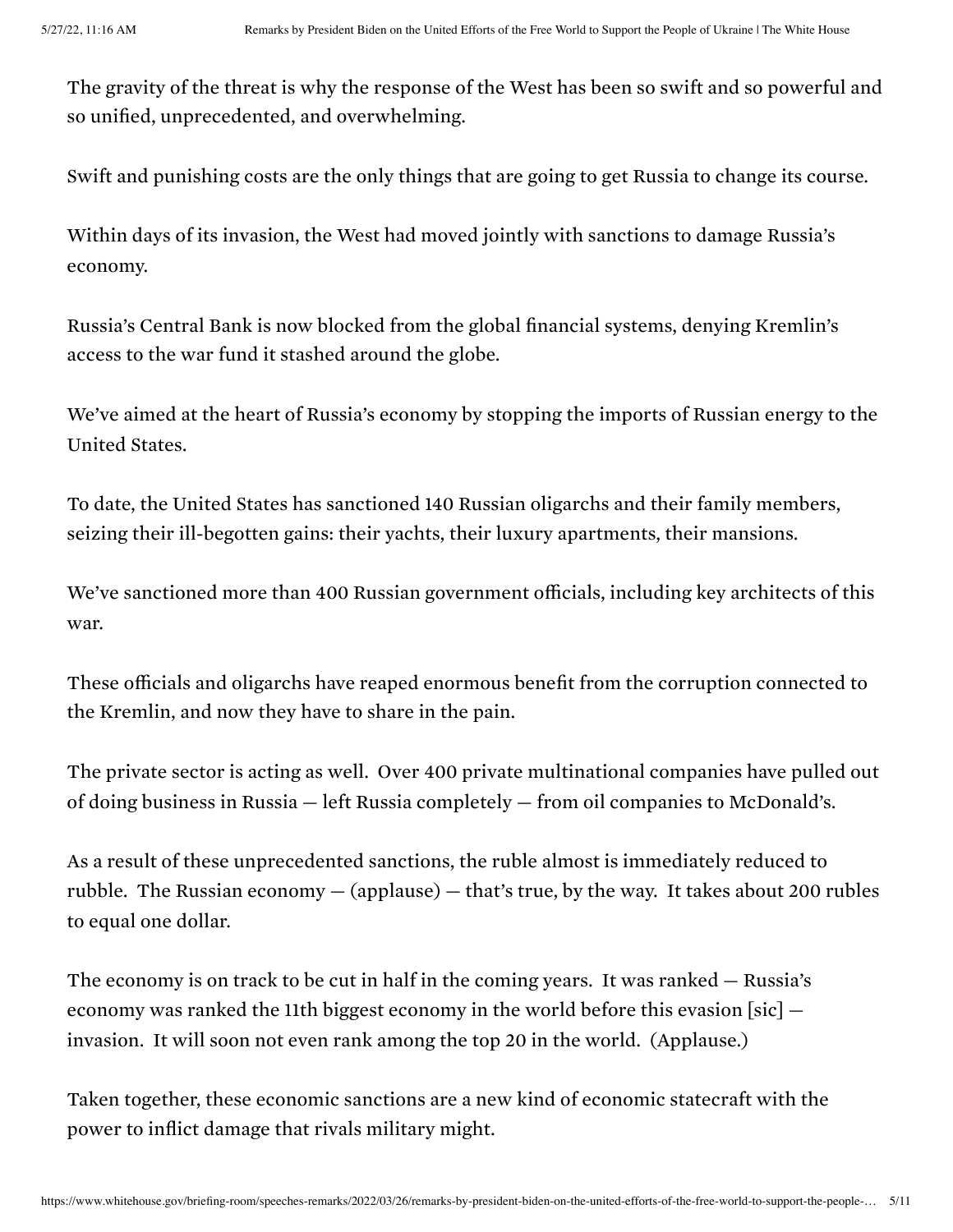These international sanctions are sapping Russian strength, its ability to replenish its military, and its ability — its ability to project power. And it is Putin — it is Vladimir Putin who is to blame, period.

At the same time, alongside these economic sanctions, the Western world has come together to provide for the people of Ukraine with incredible levels of military, economic, and humanitarian assistance.

In the years before the invasion, we, America, had sent over \$650 million, before they crossed the border, in weapons to Ukraine, including anti-air and anti-armor equipment.

Since the invasion, America has committed another \$1.35 billion in weapons and ammunition.

And thanks to the courage and bravery of the Ukrainian people  $-$  (applause)  $-$  the equipment we've sent and our colleagues have sent have been used to devastating effect to defend Ukrainian land and airspace. Our Allies and partners have stepped up as well.

But as I've made clear: American forces are in Europe — not in Europe to engage in conflict with Russian forces. American forces are here to defend NATO Allies.

Yesterday, I met with the troops that are serving alongside our Polish allies to bolster NATO's frontline defenses. The reason we wanted to make clear is their movement on Ukraine: Don't even think about moving on one single inch of NATO territory.

We have a sacred obligation  $-$  (applause)  $-$  we have a sacred obligation under Article 5 to defend each and every inch of NATO territory with the full force of our collective power.

And earlier today, I visited your National Stadium, where thousands of Ukrainian refugees are now trying to answer the toughest questions a human can ask: "My God, what's going to happen to me? What's going to happen to my family?"

I saw tears in many of the mothers' eyes as I embraced them; their young children — their young children not sure whether to smile or cry. One little girl said, "Mr. President" — she spoke a little English  $-$  "is my brother and my daddy  $-$  are they going to be okay? Will I see them again?" Without their husbands, their fathers, in many cases, their brothers or sisters who stayed back to fight for their country.

I didn't have to speak the language or understand the language to feel the emotion in their eyes,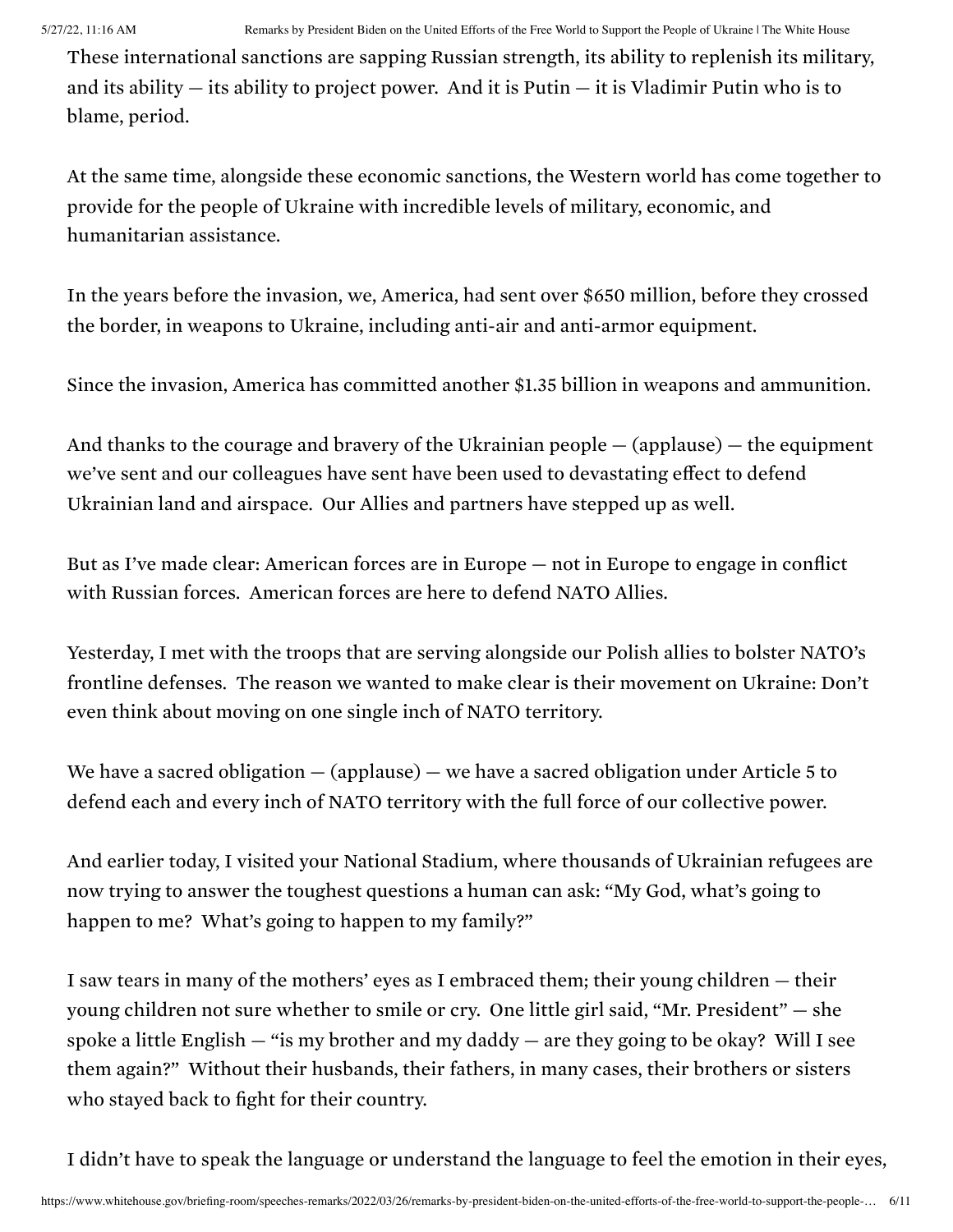5/27/22, 11:16 AM Remarks by President Biden on the United Efforts of the Free World to Support the People of Ukraine | The White House

the way they gripped my hand, and little kids hung on to my leg, praying with a desperate hope that all this is temporary; apprehension that they may be perhaps forever away from their homes, almost with debilitating sadness that this is happening all over again.

But I was also struck by the generosity of the people of Warsaw — for that matter, all the Polish people  $-$  for the depths of their compassion, their willingness to reach out  $-$  (applause)  $$ opening their hearts.

I was saying to the Mayor they're preparing to open their hearts and their homes simply to help. I also want to thank my friend, the great American chef, José Andrés, and his team who helped feeling [sic] those – (applause) – feeding those who are yearning to be free.

But helping these refugees is not something Poland or any other nation should carry alone. All the world democracies have a responsibility to help. All of them. And the people of Ukraine can count on the United States to meet its responsibility.

I've announced, two days ago, we will welcome 100,000 Ukrainian refugees. We already have 8,000 a week coming to the United States of other nat- — nationalities.

We'll provide nearly \$300 million of humanitarian assistance, providing tens of thousands of tons of food, water, medicine, and other basic supplies.

In Brussels, I announced the United States is prepared to provide more than \$1 billion, in addition, in humanitarian aid.

The World Food Programme told us that despite significant obstacles, at least some relief is getting to major cities in Ukraine, but not Metropol [sic] — no, excuse me, Mar- — not Mariupol, because Russian forces are blocking relief supplies.

But we'll not cease our efforts to get humanitarian relief wherever it is needed in Ukraine and for the people who've made it out of Ukraine.

Notwithstanding the brutality of Vladimir Putin, let there be no doubt that this war has already been a strategic failure for Russia already. (Applause.) Having lost children myself — I know that's no solace to the people who've lost family.

But he, Putin, thought Ukrainians would roll over and not fight. Not much of a student of history. Instead, Russian forces have met their match with brave and stiff Ukrainian resistance.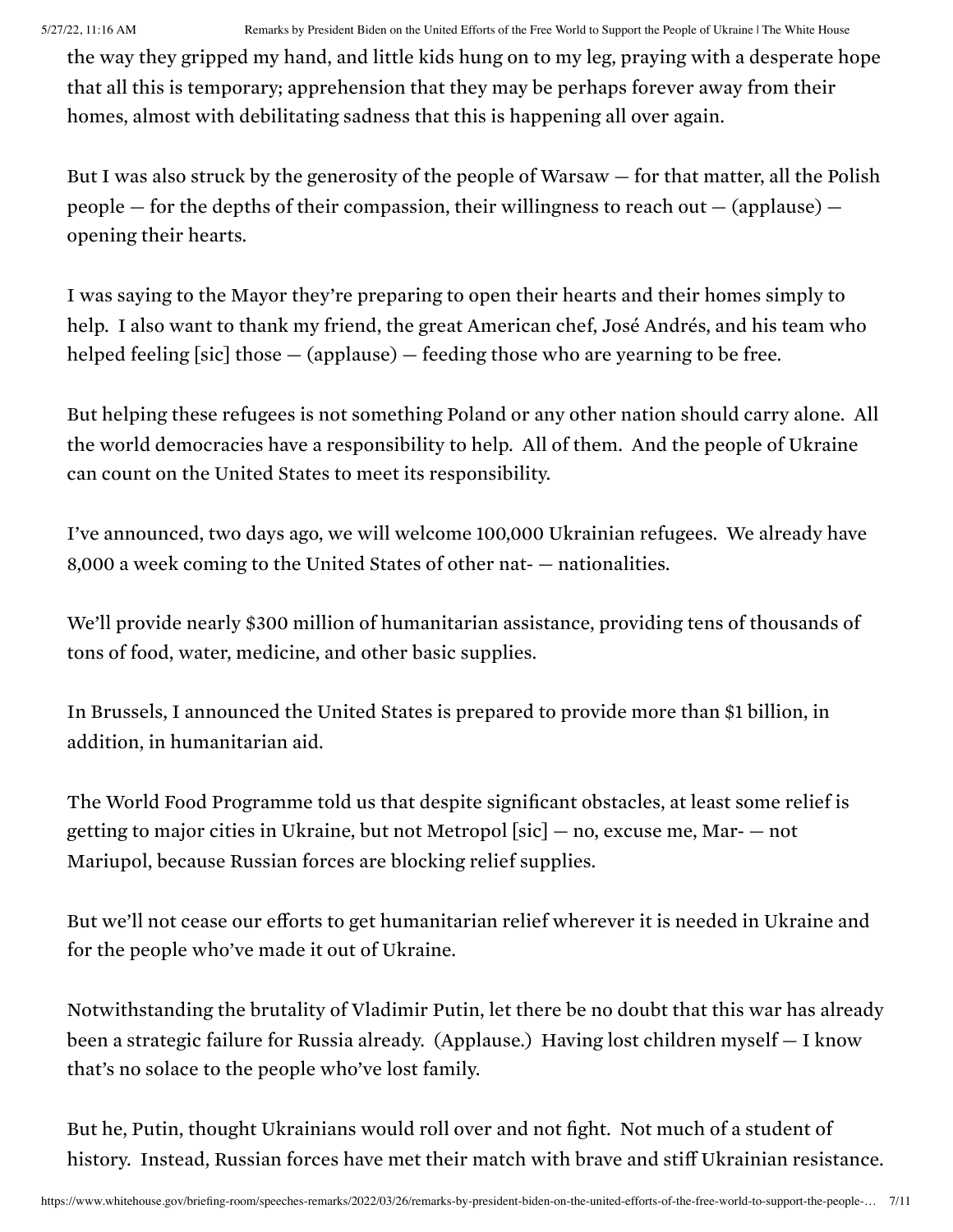Rather than breaking Ukrainian resolve, Russia's brutal tactics have strengthened the resolve. (Applause.)

Rather than driving NATO apart, the West is now stronger and more united than it has ever been. (Applause.)

Russia wanted less of a NATO presence on its border, but now he has [we have] a stronger presence, a larger presence, with over a hundred thousand American troops here, along with all the other members of NATO.

In fact — (applause) — Russia has managed to cause something I'm sure he never intended: The democracies of the world are revitalized with purpose and unity found in months that we'd once taken years to accomplish.

It's not only Russia's actions in Ukraine that are reminding us of democracy's blessing. It's our own country — his own country, the Kremlin, is jailing protestors. Two hundred thousand people have allegedly already left. There's a brain drain — leaving Russia. Shutting down independent news. State media is all propaganda, blocking the image of civilian targets, mass graves, starvation tactics of the Russian forces in Ukraine.

Is it any wonder, as I said, that 200,000 Russians have all left their country in one month? A remarkable brain drain in such a short period of time, which brings me to my message to the Russian people:

I've worked with Russian leaders for decades. I sat across the negotiating table going all the way back to Soviet Premier Alexei Kosygin to talk arms control at the height of the Cold War.

I've always spoken directly and honestly to you, the Russian people.

Let me say this, if you're able to listen: You, the Russian people, are not our enemy.

I refuse to believe that you welcome the killing of innocent children and grandparents or that you accept hospitals, schools, maternity wards that, for God's sake, are being pummeled with Russian missiles and bombs; or cities being surrounded so that civilians cannot flee; supplies cut off and attempting to starve Ukrainians into submission.

Millions of families are being driven from their homes, including half of all Ukraine's children.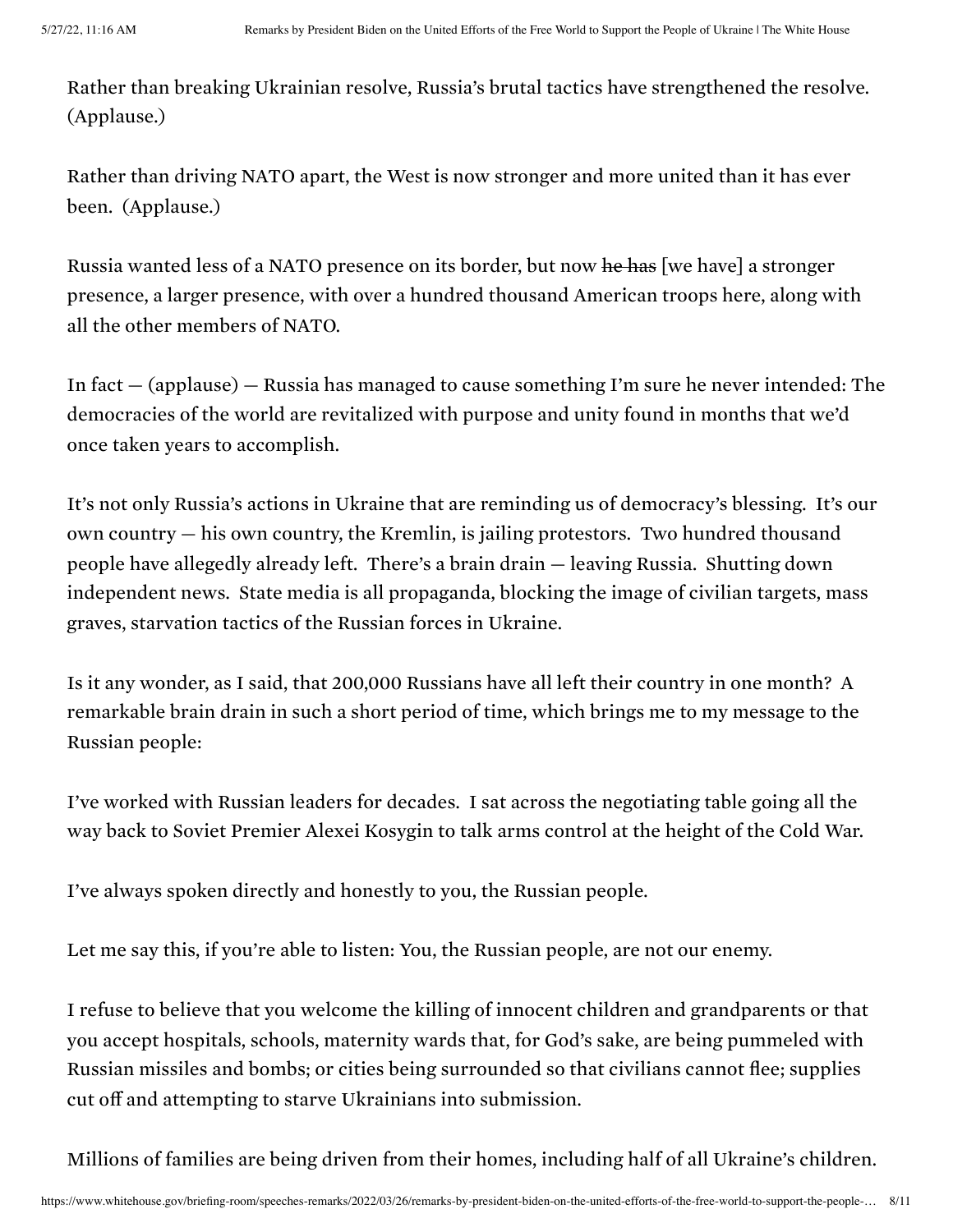These are not the actions of a great nation.

Of all people, you, the Russian people, as well as all people across Europe, still have the memory of being in a similar situation in the late thirties and forties — the situation of World War Two – still fresh in the minds of many grandparents in the region.

What — whatever your generation experienced — whether it experienced the Siege of Leningrad or heard about it from your parents and grandparents — train stations overflowing with terrified families fleeing their homes; nights sheltering in basements and cellars; mornings sitting through the rubble in your homes — these are not memories of the past. Not anymore. Because it's exactly what the Russian army is doing in Ukraine right now.

March 26, 2022. Just days before  $-$  we're at the twenty-fir-  $-$  you were a 21st century nation with hopes and dreams that people all over the world have for themselves and their family.

Now, Vladimir Putin's aggression have cut you, the Russian people, off from the rest of the world, and it's taking Russia back to the 19th century.

This is not who you are. This is not the future reserve — you deserve for your families and your children. I'm telling you the truth: This war is not worthy of you, the Russian people.

Putin can and must end this war. The American people stand with you and the brave citizens of Ukraine who want peace.

And my message to the rest of Europe: This new battle for freedom has already made a few things crystal clear.

First, Europe must end its dependence on Russian fossil fuels. And we, the United States, will help. (Applause.) That's why just yesterday, in Brussels, I announced a plan with the President of the European Commission to get Europe through the immediate energy crisis.

Over the long term, as a matter of economic security and national security and for the survivability of the planet, we all need to move as quickly as possible to clean, renewable energy. And we'll work together to help get that done so that the days of any nation being subject to the whims of a tyrant for its energy needs are over. They must end. They must end.

And second, we have to fight the corruption coming from the Kremlin to give the Russian people a fair chance.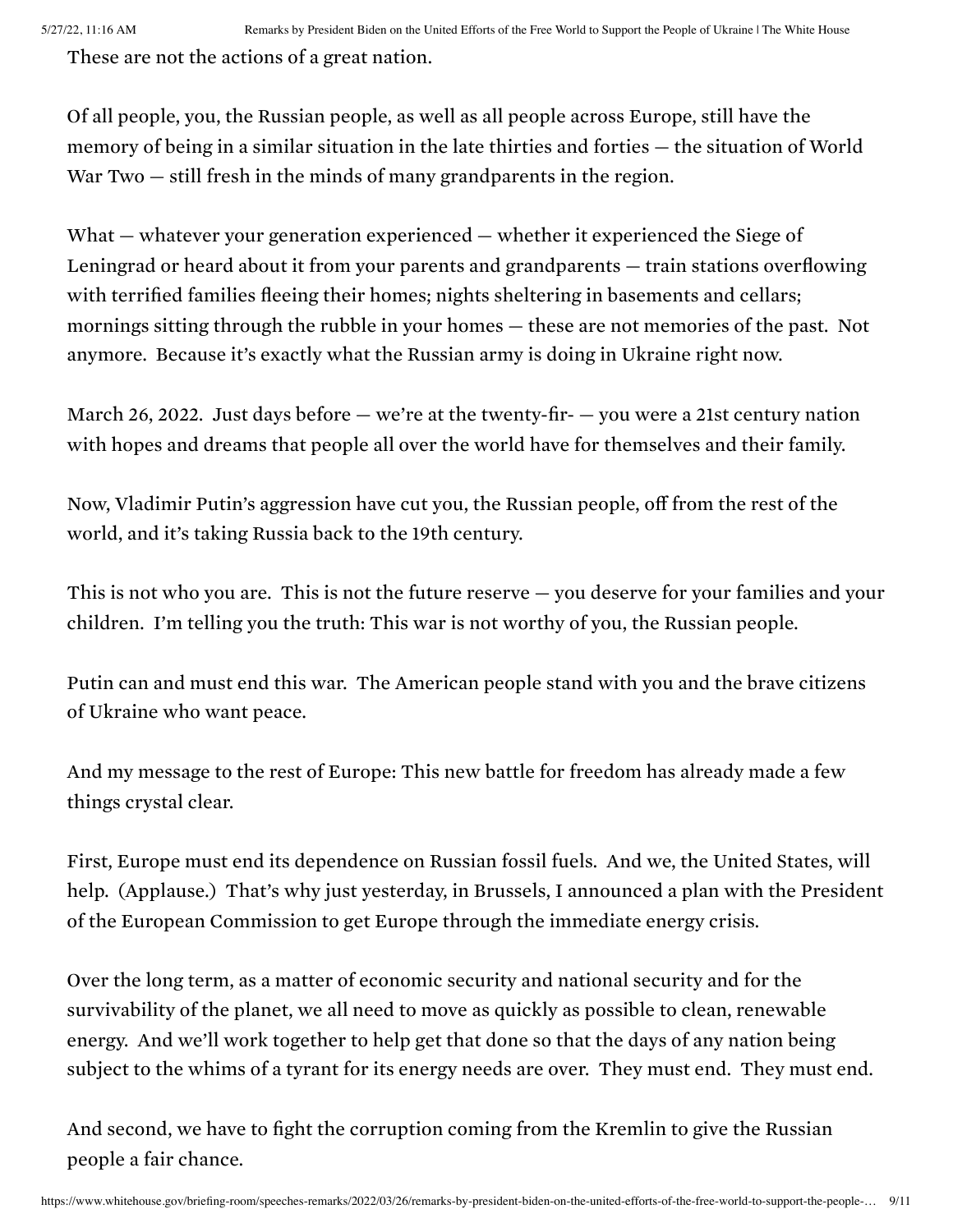And finally, and most urgently, we maintain absolute unity — we must — among the world's democracies.

It's not enough to speak with rhetorical flourish, of ennobling words of democracy, of freedom, equality, and liberty. All of us, including here in Poland, must do the hard work of democracy each and every day. My country as well.

That's why  $-$  (applause)  $-$  that's why I came to Europe again this week with a clear and determined message for NATO, for the G7, for the European Union, for all freedom-loving nations: We must commit now to be in this fight for the long haul. We must remain unified today and tomorrow and the day after and for the years and decades to come. (Applause.)

It will not be easy. There will be costs. But it's a price we have to pay. Because the darkness that drives autocracy is ultimately no match for the flame of liberty that lights the souls of free people everywhere.

Time and again, history shows that it's from the darkest moments that the greatest progress follows. And history shows this is the task of our time, the task of this generation.

Let's remember: The hammer blow that brought down the Berlin Wall, the might that lifted the Iron Curtain were not the words of a single leader; it was the people of Europe who, for decades, fought to free themselves.

Their sheer bravery opened the border between Austria and Hungary for the Pan-European Picnic. They joined hands for the Baltic Way. They stood for Solidarity here in Poland. And together, it was an unmistakable and undeniable force of the people that the Soviet Union could not withstand.

And we're seeing it once again today with the brave Ukrainian people, showing that their power of many is greater than the will of any one dictator. (Applause.)

So, in this hour, let the words of Pope John Paul burn as brightly today: "Never, ever give up hope, never doubt, never tire, never become discouraged. Be not afraid." (Applause.)

A dictator bent on rebuilding an empire will never erase a people's love for liberty. Brutality will never grind down their will to be free. Ukraine will never be a victory for Russia — for free people refuse to live in a world of hopelessness and darkness.